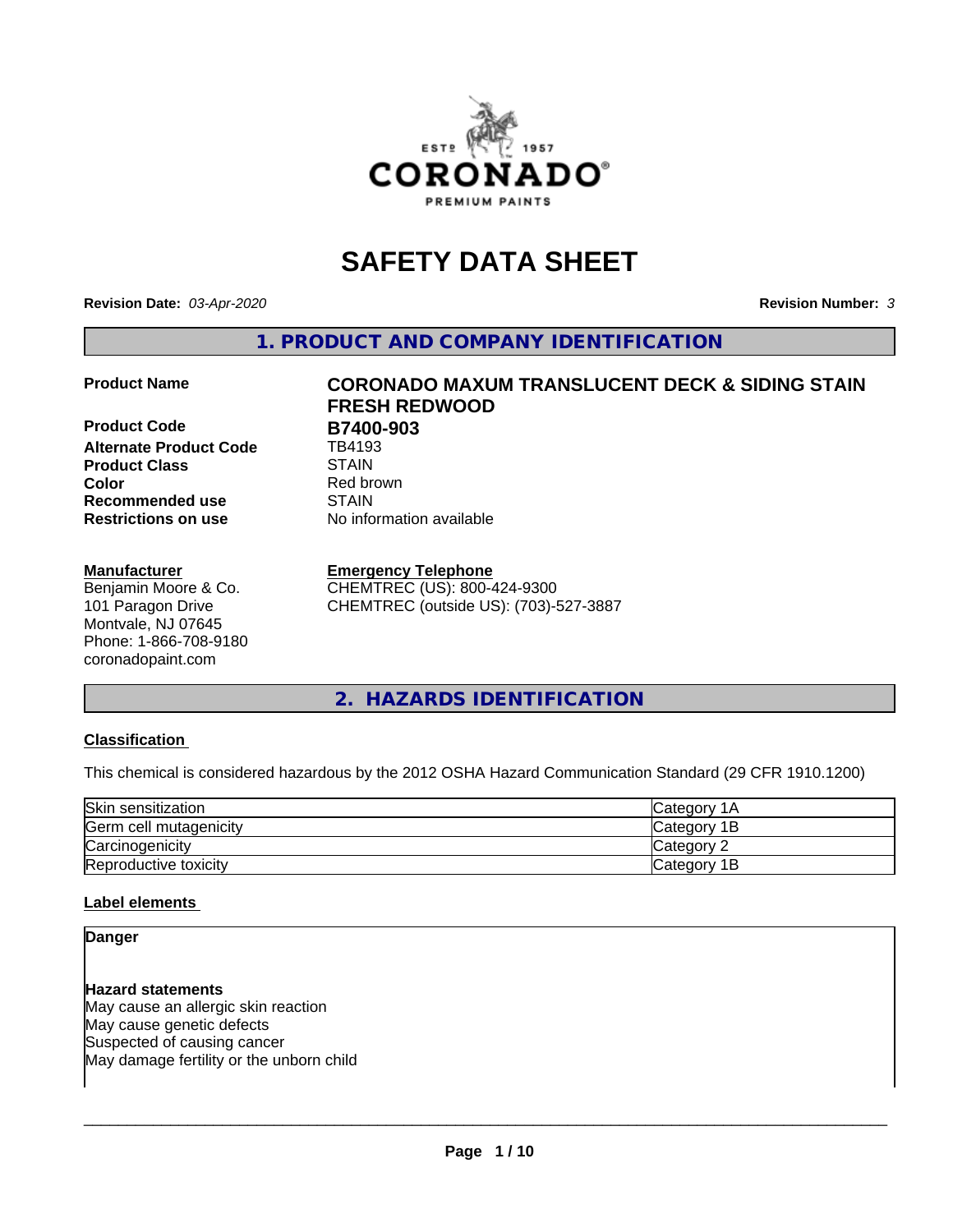

**Appearance** liquid

**Odor** little or no odor

#### **Precautionary Statements - Prevention**

Obtain special instructions before use Do not handle until all safety precautions have been read and understood Use personal protective equipment as required Avoid breathing dust/fume/gas/mist/vapors/spray Contaminated work clothing should not be allowed out of the workplace Wear protective gloves

#### **Precautionary Statements - Response**

IF exposed or concerned: Get medical advice/attention **Skin** IF ON SKIN: Wash with plenty of soap and water If skin irritation or rash occurs: Get medical advice/attention Wash contaminated clothing before reuse

#### **Precautionary Statements - Storage**

Store locked up

#### **Precautionary Statements - Disposal**

Dispose of contents/container to an approved waste disposal plant

#### **Hazards not otherwise classified (HNOC)**

Not applicable

#### **Other information**

No information available

#### **3. COMPOSITION INFORMATION ON COMPONENTS**

| <b>Chemical name</b>                               | CAS No.       | Weight-%    |
|----------------------------------------------------|---------------|-------------|
| Propylene glycol                                   | $57 - 55 - 6$ | $1 - 5$     |
| 2-Amino-2-methly-1-propanol                        | 124-68-5      | $0.1 - 0.5$ |
| Poly(oxy-1,2-ethanediyl),                          | 104810-48-2   | $0.1 - 0.5$ |
| .alpha.-[3-[3-(2H-benzotriazol-2-yl)-5-(1,1-dimeth |               |             |
| ylethyl)-4-hydroxyphenyl]-1-oxopropyl]-.omega.-h   |               |             |
| ydroxy-                                            |               |             |
| Decanedioic acid,                                  | 41556-26-7    | $0.1 - 0.5$ |
| bis(1,2,2,6,6-pentamethyl-4-piperidinyl) ester     |               |             |
| Carbamic acid, 1H-benzimidazol-2-yl-, methyl       | 10605-21-7    | $0.1 - 0.5$ |
| ester                                              |               |             |
| Poly(oxy-1,2-ethanediyl),                          | 104810-47-1   | $0.1 - 0.5$ |
| .alpha.-[3-[3-(2H-benzotriazol-2-yl)-5-(1,1-dimeth |               |             |
| ylethyl)-4-hydroxyphenyl]-1-oxopropyl]-.omega.-[   |               |             |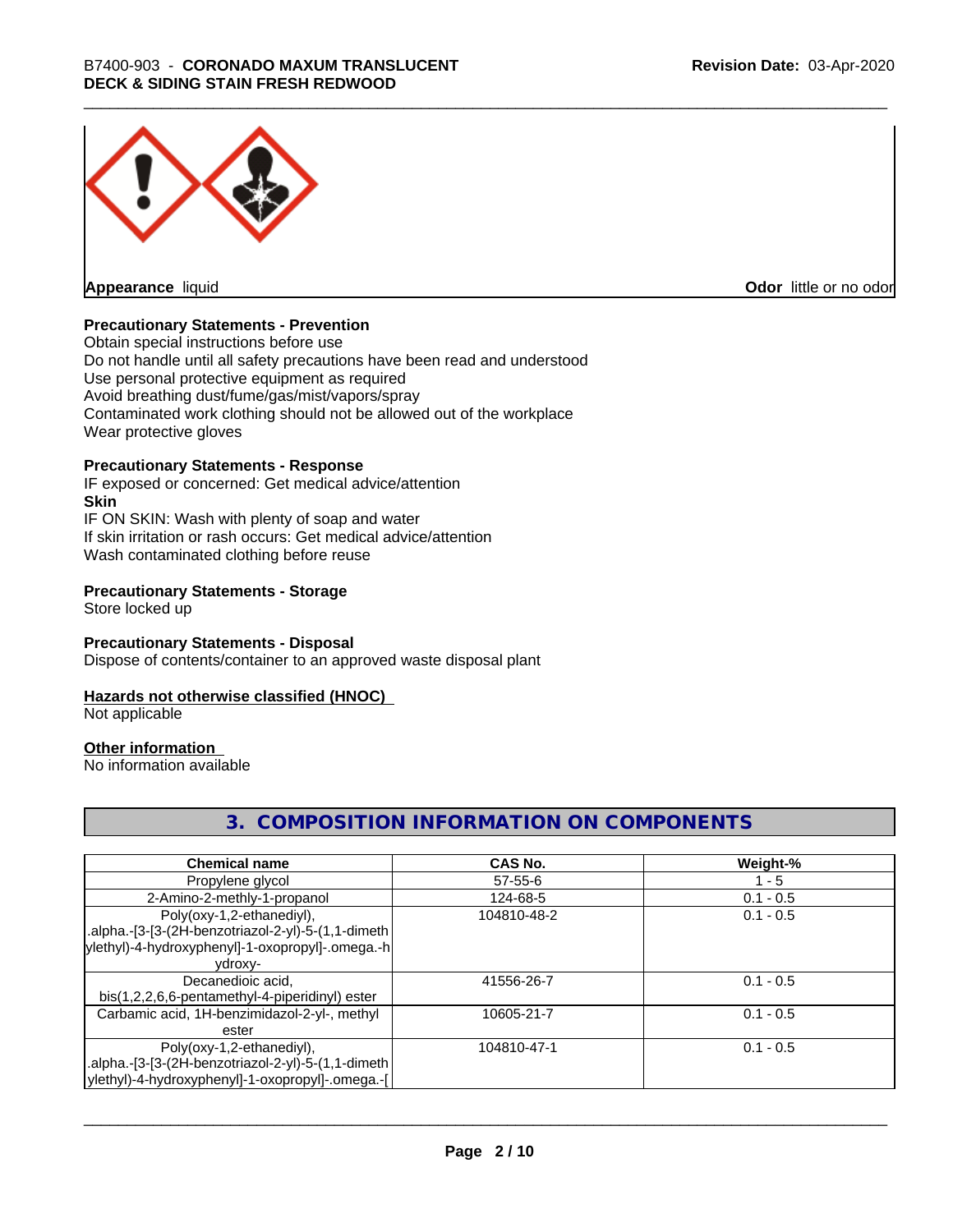| 3-[3-(2H-benzotriazol-2-yl)-5-(1,1-dimethylethyl)- |                           |     |
|----------------------------------------------------|---------------------------|-----|
| 4-hydroxyphenyll-1-oxoprop                         |                           |     |
| Cobalt neodecanoate                                | ר בר<br>ີາ<br><u> - 1</u> | v.J |

|                                                  | 4. FIRST AID MEASURES                                                                                                                                                                                                               |
|--------------------------------------------------|-------------------------------------------------------------------------------------------------------------------------------------------------------------------------------------------------------------------------------------|
| <b>General Advice</b>                            | If symptoms persist, call a physician. Show this safety data sheet to the doctor in<br>attendance.                                                                                                                                  |
| <b>Eye Contact</b>                               | Rinse thoroughly with plenty of water for at least 15 minutes and consult a<br>physician.                                                                                                                                           |
| <b>Skin Contact</b>                              | Wash off immediately with soap and plenty of water while removing all<br>contaminated clothes and shoes. If skin irritation persists, call a physician. Wash<br>clothing before reuse. Destroy contaminated articles such as shoes. |
| <b>Inhalation</b>                                | Move to fresh air. If symptoms persist, call a physician.                                                                                                                                                                           |
| Ingestion                                        | Clean mouth with water and afterwards drink plenty of water. Consult a physician<br>if necessary.                                                                                                                                   |
| <b>Most Important</b><br><b>Symptoms/Effects</b> | May cause allergic skin reaction.                                                                                                                                                                                                   |
| <b>Notes To Physician</b>                        | Treat symptomatically.                                                                                                                                                                                                              |

**5. FIRE-FIGHTING MEASURES**

| <b>Suitable Extinguishing Media</b>                                              | Use extinguishing measures that are appropriate to local<br>circumstances and the surrounding environment.                                   |
|----------------------------------------------------------------------------------|----------------------------------------------------------------------------------------------------------------------------------------------|
| Protective equipment and precautions for firefighters                            | As in any fire, wear self-contained breathing apparatus<br>pressure-demand, MSHA/NIOSH (approved or equivalent)<br>and full protective gear. |
| <b>Specific Hazards Arising From The Chemical</b>                                | Closed containers may rupture if exposed to fire or<br>extreme heat.                                                                         |
| Sensitivity to mechanical impact                                                 | No.                                                                                                                                          |
| Sensitivity to static discharge                                                  | No.                                                                                                                                          |
| <b>Flash Point Data</b><br>Flash point (°F)<br>Flash Point (°C)<br><b>Method</b> | Not applicable<br>Not applicable<br>Not applicable                                                                                           |
| <b>Flammability Limits In Air</b>                                                |                                                                                                                                              |
| Lower flammability limit:<br><b>Upper flammability limit:</b>                    | Not applicable<br>Not applicable                                                                                                             |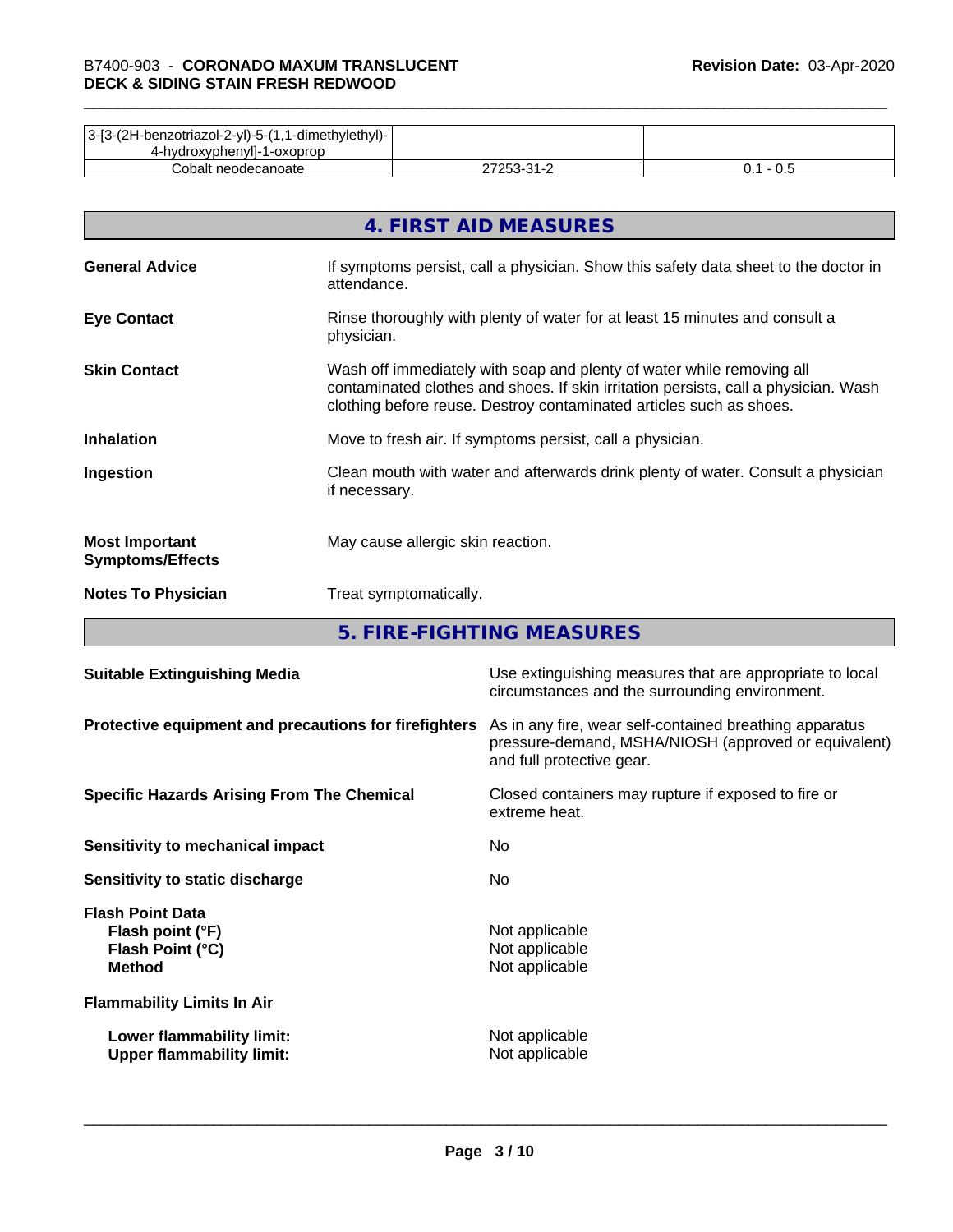| <u>NFPA</u>          | Health: 2 | <b>Flammability: 0</b> | <b>Instability: 0</b> | <b>Special: Not Applicable</b> |
|----------------------|-----------|------------------------|-----------------------|--------------------------------|
| <b>NIFRA LANGARI</b> |           |                        |                       |                                |

#### **NFPA Legend**

- 0 Not Hazardous
- 1 Slightly
- 2 Moderate
- 3 High
- 4 Severe

*The ratings assigned are only suggested ratings, the contractor/employer has ultimate responsibilities for NFPA ratings where this system is used.*

*Additional information regarding the NFPA rating system is available from the National Fire Protection Agency (NFPA) at www.nfpa.org.*

#### **6. ACCIDENTAL RELEASE MEASURES**

| <b>Personal Precautions</b>      | Avoid contact with skin, eyes and clothing. Ensure adequate ventilation.                                                                                                         |
|----------------------------------|----------------------------------------------------------------------------------------------------------------------------------------------------------------------------------|
| <b>Other Information</b>         | Prevent further leakage or spillage if safe to do so.                                                                                                                            |
| <b>Environmental precautions</b> | See Section 12 for additional Ecological Information.                                                                                                                            |
| <b>Methods for Cleaning Up</b>   | Soak up with inert absorbent material. Sweep up and shovel into suitable<br>containers for disposal.                                                                             |
|                                  | 7. HANDLING AND STORAGE                                                                                                                                                          |
| Handling                         | Avoid contact with skin, eyes and clothing. Avoid breathing vapors, spray mists or<br>sanding dust. In case of insufficient ventilation, wear suitable respiratory<br>equipment. |
| <b>Storage</b>                   | Keep container tightly closed. Keep out of the reach of children.                                                                                                                |
| <b>Incompatible Materials</b>    | No information available                                                                                                                                                         |

#### **8. EXPOSURE CONTROLS/PERSONAL PROTECTION**

#### **Exposure Limits**

*No exposure limits have been established for this product.*

#### **Legend**

| Ensure adequate ventilation, especially in confined areas.<br><b>Engineering Measures</b>                                                                                                                                                                                                                           |  |  |
|---------------------------------------------------------------------------------------------------------------------------------------------------------------------------------------------------------------------------------------------------------------------------------------------------------------------|--|--|
|                                                                                                                                                                                                                                                                                                                     |  |  |
| Safety glasses with side-shields.                                                                                                                                                                                                                                                                                   |  |  |
| Protective gloves and impervious clothing.                                                                                                                                                                                                                                                                          |  |  |
| Use only with adequate ventilation. In operations where exposure limits are<br>exceeded, use a NIOSH approved respirator that has been selected by a<br>technically qualified person for the specific work conditions. When spraying the<br>product or applying in confined areas, wear a NIOSH approved respirator |  |  |
|                                                                                                                                                                                                                                                                                                                     |  |  |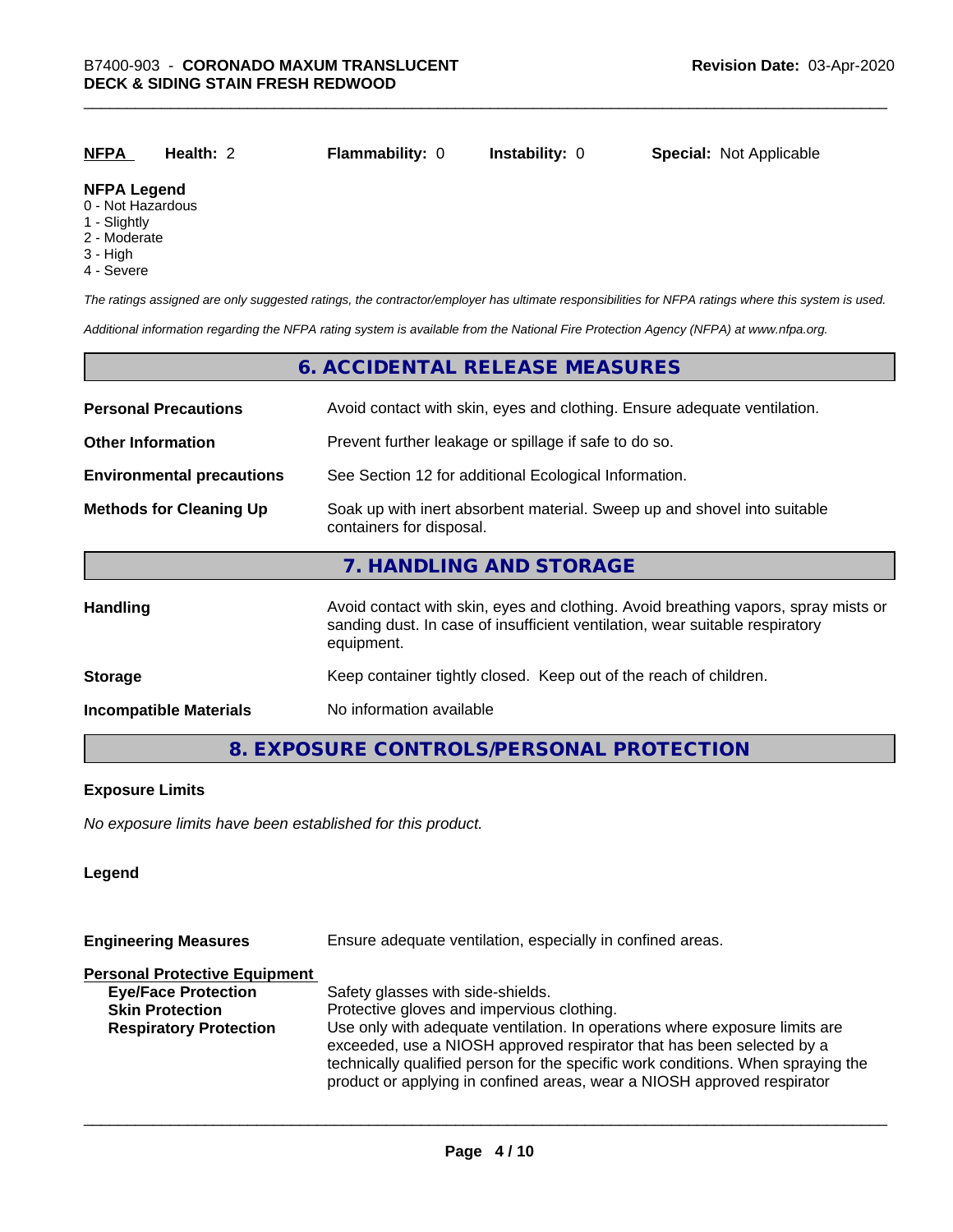specified for paint spray or organic vapors.

**Hygiene Measures** Avoid contact with skin, eyes and clothing. Remove and wash contaminated clothing before re-use. Wash thoroughly after handling.

#### **9. PHYSICAL AND CHEMICAL PROPERTIES**

**Appearance** liquid **Odor** little or no odor **Odor Threshold** No information available **Density (Ibs/gal)** 8.55 - 8.65 **Specific Gravity** 1.02 - 1.04 **pH** No information available **Viscosity (cps)** No information available **Solubility(ies)** No information available **Evaporation Rate No information available No information available Vapor pressure** No information available **Vapor density No information available No** information available **Wt. % Solids** 20 - 30 **Vol. % Solids** 15 - 25 **Wt. % Volatiles** 70 - 80 **Vol. % Volatiles** 75 - 85 **VOC Regulatory Limit (g/L)** < 250 **Boiling Point (°F)** 212 **Boiling Point (°C)** 100 **Freezing point (°F)** 32 **Freezing Point (°C)**<br> **Flash point (°F)**<br> **Flash point (°F)**<br> **Point (°F)**<br> **Point (°F)**<br> **Point (°F)**<br> **Point (°F)**<br> **Point (°F) Flash point (°F)**<br> **Flash Point (°C)**<br> **Flash Point (°C)**<br> **C Flash Point (°C) Method** Not applicable **Flammability (solid, gas)** Not applicable<br> **Upper flammability limit:** Not applicable **Upper flammability limit: Lower flammability limit:** Not applicable **Autoignition Temperature (°F)** No information available **Autoignition Temperature (°C)** No information available **Decomposition Temperature (°F)** No information available **Decomposition Temperature (°C)** No information available **Partition coefficient Contract Contract Contract Contract Contract Contract Contract Contract Contract Contract Contract Contract Contract Contract Contract Contract Contract Contract Contract Contract Contract Contract** 

**No information available** 

#### **10. STABILITY AND REACTIVITY**

| <b>Reactivity</b>                       | Not Applicable                           |
|-----------------------------------------|------------------------------------------|
| <b>Chemical Stability</b>               | Stable under normal conditions.          |
| <b>Conditions to avoid</b>              | Prevent from freezing.                   |
| <b>Incompatible Materials</b>           | No materials to be especially mentioned. |
| <b>Hazardous Decomposition Products</b> | None under normal use.                   |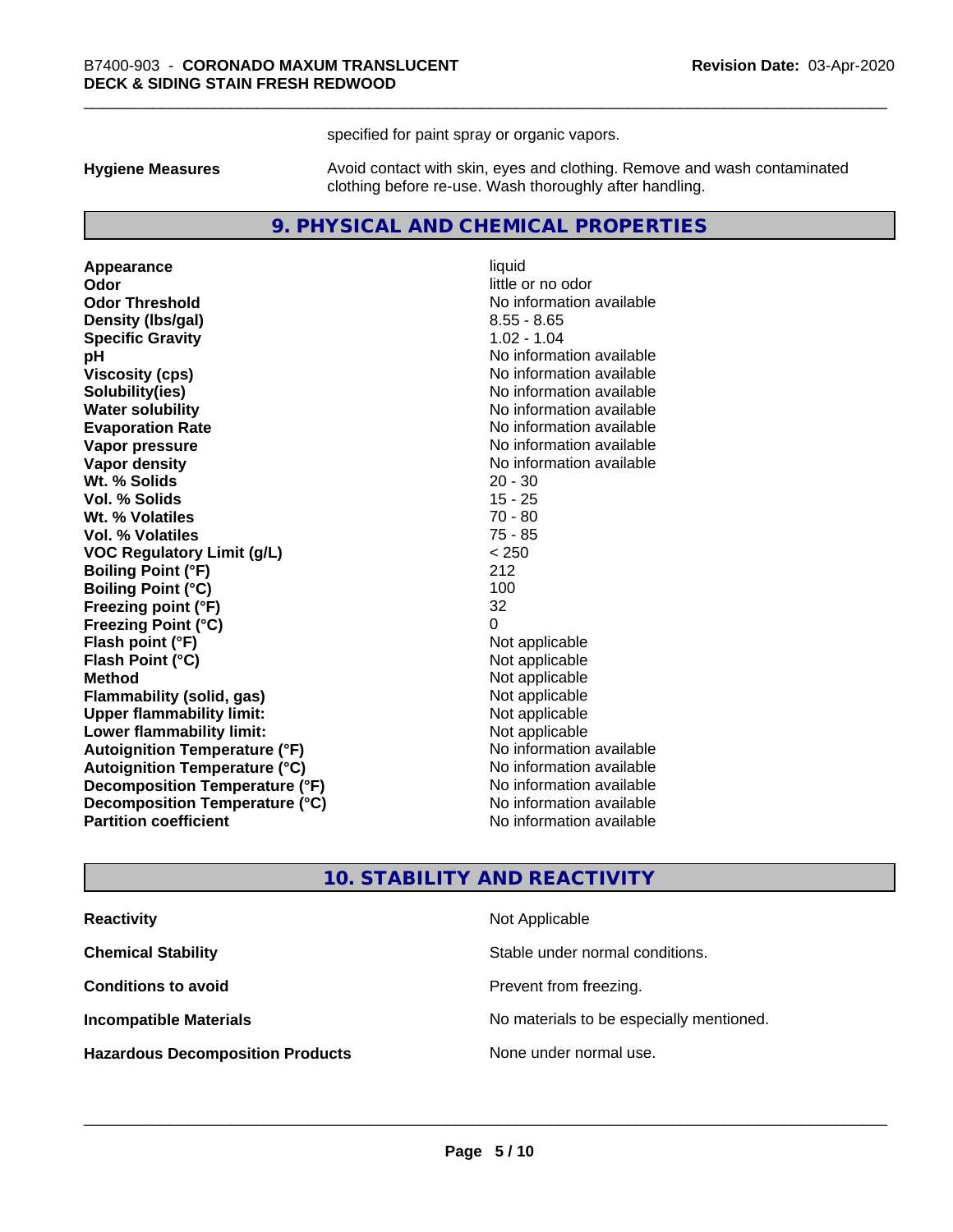## **Possibility of hazardous reactions** None under normal conditions of use. **11. TOXICOLOGICAL INFORMATION Product Information Information on likely routes of exposure Principal Routes of Exposure** Eye contact, skin contact and inhalation. **Acute Toxicity Product Information** No information available **Symptoms related to the physical,chemical and toxicological characteristics Symptoms** No information available **Delayed and immediate effects as well as chronic effects from short and long-term exposure Eye contact** May cause slight irritation. **Skin contact** Substance may cause slight skin irritation. Prolonged or repeated contact may dry skin and cause irritation. **Inhalation** May cause irritation of respiratory tract. **Ingestion Ingestion may cause gastrointestinal irritation**, nausea, vomiting and diarrhea. **Sensitization** May cause an allergic skin reaction **Neurological Effects** No information available. **Mutagenic Effects** Suspected of causing genetic defects. **Reproductive Effects** May damage fertility or the unborn child. **Developmental Effects** No information available.<br> **Target organ effects** No information available **Target organ effects** No information available.<br> **STOT - single exposure** No information available. **STOT** - single exposure **STOT** - **repeated exposure** No information available. **Other adverse effects** No information available. **Aspiration Hazard** No information available **Numerical measures of toxicity The following values are calculated based on chapter 3.1 of the GHS document**

| ATEmix (oral)          | 686379 mg/kg |
|------------------------|--------------|
| <b>ATEmix (dermal)</b> | 713835 mg/kg |

#### **Component Information**

| Chemical name                        | Oral LD50            | Dermal LD50                         | <b>Inhalation LC50</b> |
|--------------------------------------|----------------------|-------------------------------------|------------------------|
| Propylene glycol                     | $= 20$ g/kg (Rat)    | $= 20800$ mg/kg (Rabbit)            |                        |
| $57 - 55 - 6$                        |                      |                                     |                        |
| 2-Amino-2-methly-1-propanol          | $= 2900$ mg/kg (Rat) | $>$ 2000 mg/kg (Rabbit)             |                        |
| 124-68-5                             |                      |                                     |                        |
| Decanedioic acid,                    | $= 2615$ mg/kg (Rat) |                                     |                        |
| bis(1,2,2,6,6-pentamethyl-4-piperidi |                      |                                     |                        |
| nyl) ester                           |                      |                                     |                        |
| 41556-26-7                           |                      |                                     |                        |
| Carbamic acid,                       | $>$ 5050 mg/kg (Rat) | $> 10000$ mg/kg (Rabbit) = 2 g/kg ( |                        |
| 1H-benzimidazol-2-yl-, methyl ester  | $= 6400$ mg/kg (Rat) | $Rat$ = 8500 mg/kg (Rabbit)         |                        |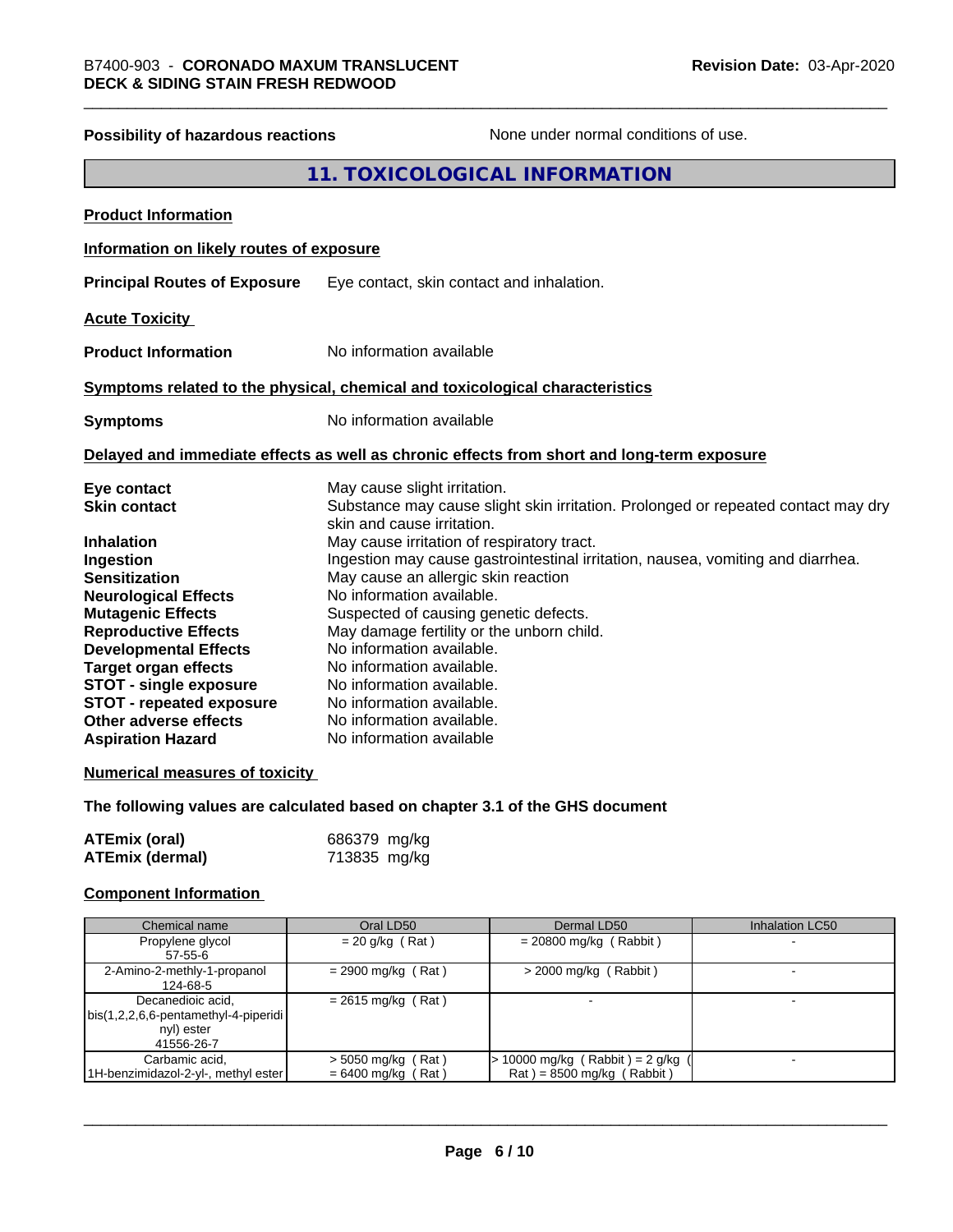| $\sim$<br>$\sim$ $\sim$ $\sim$<br>-<br>۱۲۱۱۰<br>.<br>. .           |   |                        |  |
|--------------------------------------------------------------------|---|------------------------|--|
| `∩h⊾<br>าoate                                                      | - | 0.500<br>W<br>- -<br>ີ |  |
| $\sim$<br>- ה<br>$ -$<br>$\sim$ $\sim$ $\sim$ $\sim$ $\sim$ $\sim$ |   |                        |  |

#### **Chronic Toxicity**

#### **Carcinogenicity**

*The information below indicateswhether each agency has listed any ingredient as a carcinogen:.*

| <b>Chemical name</b> | <b>IARC</b>                          | <b>NTP</b>                                    | <b>OSHA</b> |
|----------------------|--------------------------------------|-----------------------------------------------|-------------|
| Cobalt neodecanoate  | 2B<br>- Possible Human<br>Carcinogen | Reasonably<br>Anticipated Human<br>Carcinoɑen | ∟isted      |

• Cobalt and cobalt compounds are listed as possible human carcinogens by IARC (2B). However, there is inadequate evidence of the carcinogenicity of cobalt and cobalt compounds in humans.

#### **Legend**

IARC - International Agency for Research on Cancer NTP - National Toxicity Program OSHA - Occupational Safety & Health Administration

**12. ECOLOGICAL INFORMATION**

#### **Ecotoxicity Effects**

The environmental impact of this product has not been fully investigated.

#### **Product Information**

#### **Acute Toxicity to Fish**

No information available

#### **Acute Toxicity to Aquatic Invertebrates**

No information available

#### **Acute Toxicity to Aquatic Plants**

No information available

#### **Persistence / Degradability**

No information available.

#### **Bioaccumulation**

There is no data for this product.

#### **Mobility in Environmental Media**

No information available.

#### **Ozone**

No information available

#### **Component Information**

#### **Acute Toxicity to Fish**

Propylene glycol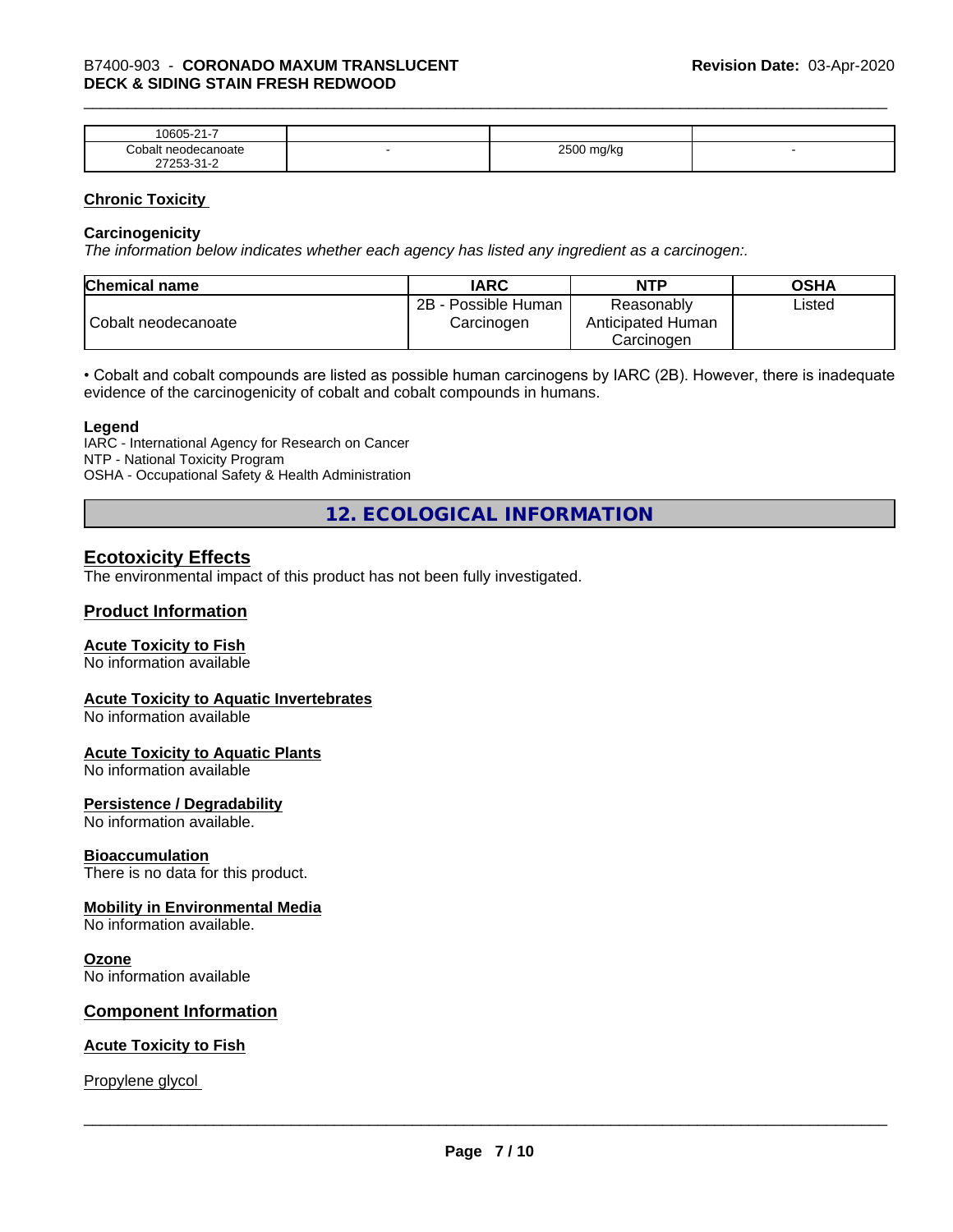LC50: 710 mg/L (Fathead Minnow - 96 hr.) Carbamic acid, 1H-benzimidazol-2-yl-, methyl ester LC50: 1.5 mg/L (Rainbow Trout - 96 hr.)

#### **Acute Toxicity to Aquatic Invertebrates**

#### Propylene glycol

EC50: > 10000 mg/L (Daphnia magna - 24 hr.) Carbamic acid, 1H-benzimidazol-2-yl-, methyl ester LC50: 0.22 mg/L (water flea - 48 hr.)

#### **Acute Toxicity to Aquatic Plants**

No information available

|                              | 13. DISPOSAL CONSIDERATIONS                                                                                                                                                                                               |
|------------------------------|---------------------------------------------------------------------------------------------------------------------------------------------------------------------------------------------------------------------------|
| <b>Waste Disposal Method</b> | Dispose of in accordance with federal, state, and local regulations. Local<br>requirements may vary, consult your sanitation department or state-designated<br>environmental protection agency for more disposal options. |
|                              | <b>14. TRANSPORT INFORMATION</b>                                                                                                                                                                                          |
| <b>DOT</b>                   | Not regulated                                                                                                                                                                                                             |
| <b>ICAO / IATA</b>           | Not regulated                                                                                                                                                                                                             |
| IMDG / IMO                   | Not regulated                                                                                                                                                                                                             |
|                              | <b>15. REGULATORY INFORMATION</b>                                                                                                                                                                                         |

#### **International Inventories**

| <b>TSCA: United States</b> | Yes - All components are listed or exempt. |
|----------------------------|--------------------------------------------|
| DSL: Canada                | Yes - All components are listed or exempt. |

#### **Federal Regulations**

#### **SARA 311/312 hazardous categorization**

| Acute health hazard               | Yes |  |
|-----------------------------------|-----|--|
| Chronic Health Hazard             | Yes |  |
| Fire hazard                       | N٥  |  |
| Sudden release of pressure hazard | N٥  |  |
| <b>Reactive Hazard</b>            | N٥  |  |

#### **SARA 313**

Section 313 of Title III of the Superfund Amendments and Reauthorization Act of 1986 (SARA). This product contains a chemical or chemicals which are subject to the reporting requirements of the Act and Title 40 of the Code of Federal Regulations, Part 372: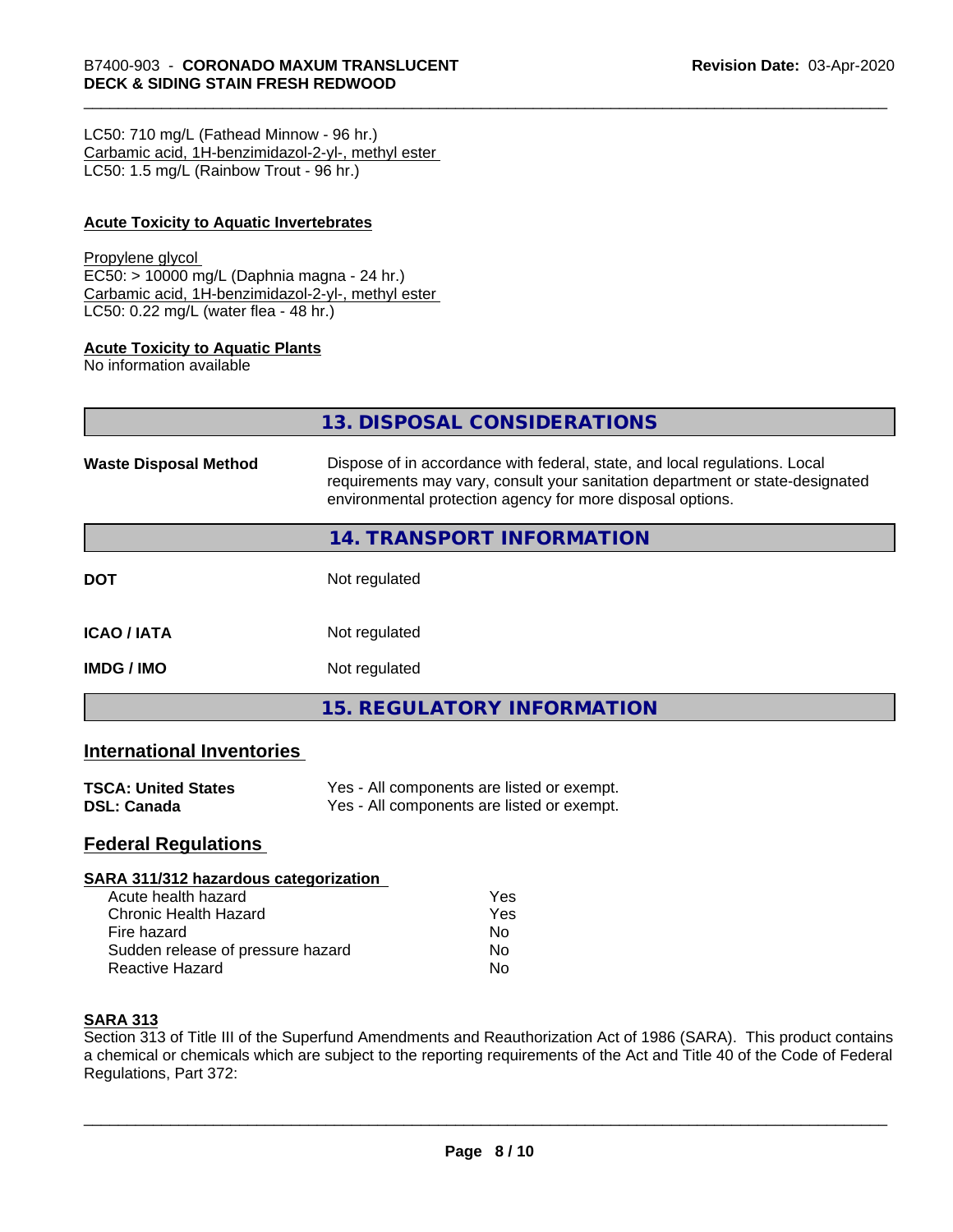#### *None*

### **Clean Air Act,Section 112 Hazardous Air Pollutants (HAPs) (see 40 CFR 61)**

This product contains the following HAPs:

| <b>Chemical name</b> | CAS No.    | Weight-%    | <b>Hazardous Air Pollutant</b> |
|----------------------|------------|-------------|--------------------------------|
|                      |            |             | (HAP)                          |
| Cobalt neodecanoate  | 27253-31-2 | $0.1 - 0.5$ | Listed                         |

#### **US State Regulations**

#### **California Proposition 65**

**WARNING:** Cancer and Reproductive Harm– www.P65warnings.ca.gov

#### **State Right-to-Know**

| <b>Chemical name</b>                  | <b>Massachusetts</b> | <b>New Jersey</b> | Pennsylvania |
|---------------------------------------|----------------------|-------------------|--------------|
| Propylene glycol                      |                      |                   |              |
| Carbamic acid, 1H-benzimidazol-2-yl-, |                      |                   |              |
| methyl ester                          |                      |                   |              |
| Cobalt neodecanoate                   |                      |                   |              |

#### **Legend**

X - Listed

**16. OTHER INFORMATION**

| HMIS | Health: $2^*$ | <b>Flammability: 0</b> | <b>Reactivity: 0</b> | PPE: - |
|------|---------------|------------------------|----------------------|--------|
|      |               |                        |                      |        |

#### **HMIS Legend**

- 0 Minimal Hazard
- 1 Slight Hazard
- 2 Moderate Hazard
- 3 Serious Hazard
- 4 Severe Hazard
- \* Chronic Hazard
- X Consult your supervisor or S.O.P. for "Special" handling instructions.

*Note: The PPE rating has intentionally been left blank. Choose appropriate PPE that will protect employees from the hazards the material will present under the actual normal conditions of use.*

*Caution: HMISÒ ratings are based on a 0-4 rating scale, with 0 representing minimal hazards or risks, and 4 representing significant hazards or risks. Although HMISÒ ratings are not required on MSDSs under 29 CFR 1910.1200, the preparer, has chosen to provide them. HMISÒ ratings are to be used only in conjunction with a fully implemented HMISÒ program by workers who have received appropriate HMISÒ training. HMISÒ is a registered trade and service mark of the NPCA. HMISÒ materials may be purchased exclusively from J. J. Keller (800) 327-6868.*

 **WARNING!** If you scrape, sand, or remove old paint, you may release lead dust. LEAD IS TOXIC. EXPOSURE TO LEAD DUST CAN CAUSE SERIOUS ILLNESS, SUCH AS BRAIN DAMAGE, ESPECIALLY IN CHILDREN. PREGNANT WOMEN SHOULD ALSO AVOID EXPOSURE.Wear a NIOSH approved respirator to control lead